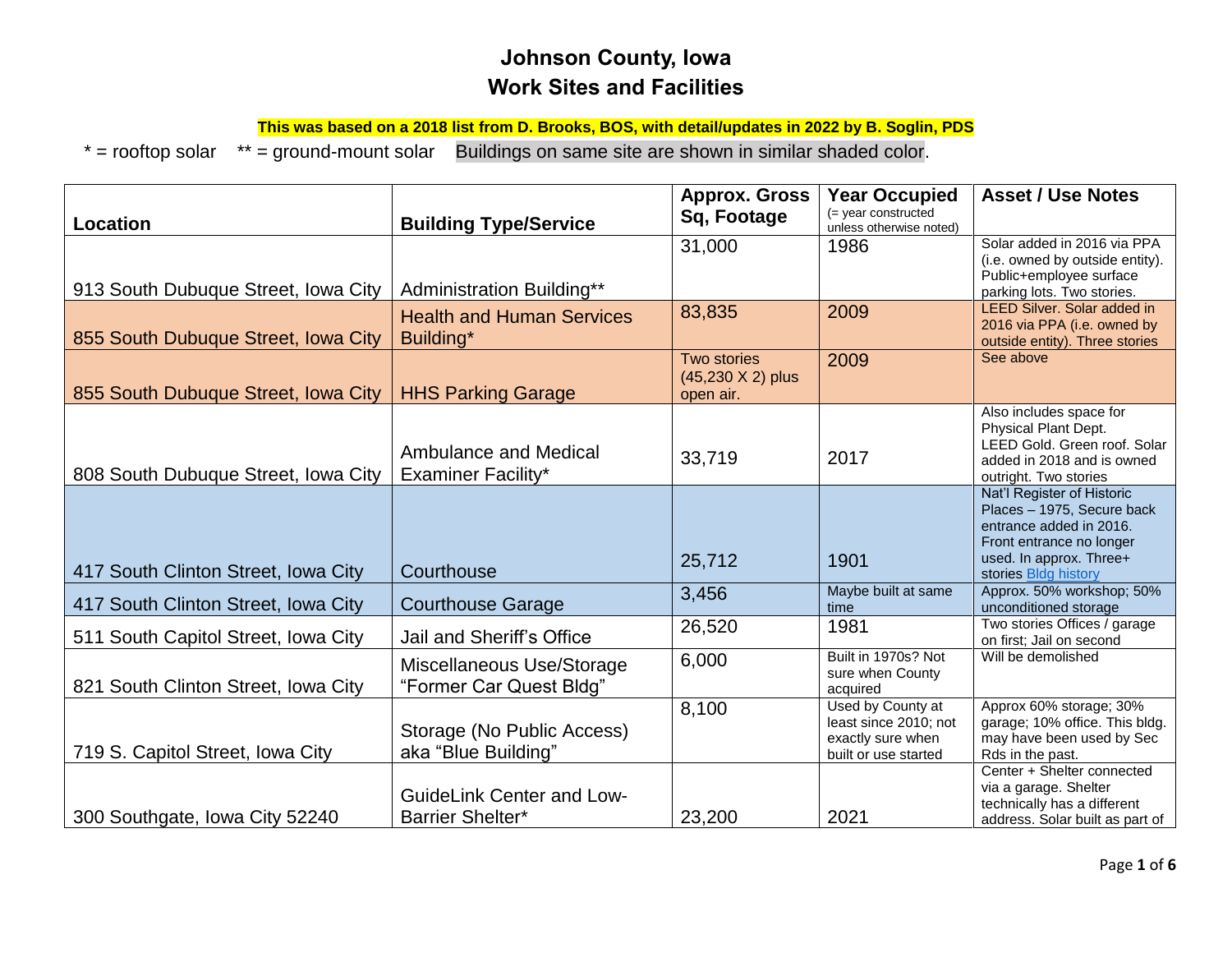|                                                                                 |                                                         |                                     |                                                                        | construction and is owned<br>outright. LEED applicant.                                                                                                                                                           |
|---------------------------------------------------------------------------------|---------------------------------------------------------|-------------------------------------|------------------------------------------------------------------------|------------------------------------------------------------------------------------------------------------------------------------------------------------------------------------------------------------------|
| 4810 Melrose Ave West, Iowa City<br>52246                                       | <b>SEATS and Secondary</b><br><b>Roads CAMPUS</b>       | <b>See below</b>                    | various                                                                | <b>SEATS/Sec Rds campus</b><br>buildings list may not be<br>completely accurate. One<br>of the buildings may have<br>been expanded in size.                                                                      |
| Same as above                                                                   | <b>SEATS Fleet Maintenance</b><br>Building**            | 5,600                               | 1992                                                                   | <b>Building was moved from</b><br>original location within the<br>campus + turned about 90<br>degrees in 2014 and then re-<br>enclosed in 2016. Solar<br>added in 2014 via PPA (i.e.<br>owned by outside entity) |
| Same as above                                                                   | <b>SEATS Vehicle Barn/Wash Bay</b>                      | 18,000                              | 2008(?)                                                                |                                                                                                                                                                                                                  |
| Same as above                                                                   | Sec Rds Shop**                                          | 38,600                              | 2015                                                                   | Solar added in 2014 via PPA<br>(i.e. owned by outside entity).                                                                                                                                                   |
| Same as above                                                                   | <b>Sec Rds Barn</b>                                     | 8,125                               | 1971                                                                   |                                                                                                                                                                                                                  |
| Same as above                                                                   | <b>Sec Rds Salt Storage</b>                             | 7,850                               | 1980                                                                   |                                                                                                                                                                                                                  |
| Same as above                                                                   | <b>Sec Rds Seed Barn</b>                                | 1,200                               | 1890                                                                   | Yes, pre-20th century. Not a<br>typo.                                                                                                                                                                            |
| Same as above                                                                   | Sec Rds Wash Bay                                        | 2,296                               | 1994                                                                   |                                                                                                                                                                                                                  |
| Same as above                                                                   | Sec Rds + SEATS Office Bldg                             | 10,167                              | 2008                                                                   |                                                                                                                                                                                                                  |
| <b>County Sheds used and managed</b><br>by Secondary Roads (per Neil<br>Shatek) | <b>Building Type/Service</b>                            | <b>Approx. Gross</b><br>Sq. Footage | <b>Year Occupied</b><br>(= year constructed<br>unless otherwise noted) | Notes Becky copied the sq<br>footage and year/built info from<br>Neil from 2020. His list deleted<br>Swisher shed so it's crossed out.                                                                           |
| <b>Bayertown Shed (District 1)</b><br>5102 Lackender SW, Riverside              | <b>Secondary Roads Maintenance</b><br><b>Facilities</b> | 3,000                               | 1990                                                                   | 60 X 50                                                                                                                                                                                                          |
| Frytown Shed (District 5)<br>1895 Angle RD SW, Kalona                           | <b>Secondary Roads Maintenance</b><br><b>Facilities</b> | 3,000                               | 1990                                                                   | 60 X 50                                                                                                                                                                                                          |
| Lone Tree Shed (District 1)<br>118 W Kirkpatrick Street, Lone Tree              | Secondary Roads Maintenance<br><b>Facilities</b>        | 3,000                               | 1990                                                                   | 60 X 50. Also has the<br>address of 120 Kirkpatrick.<br>One bldg. though                                                                                                                                         |
| Local Road Shed (District 2)<br>3571 Utah Ave NE, Iowa City                     | <b>Secondary Roads Maintenance</b><br><b>Facilities</b> | 2,400                               | Late 1970s or<br>1980s                                                 | 60 by 40                                                                                                                                                                                                         |
| Oxford Shed (District 4)<br>1910 Lower Old Hwy 6 NW, Oxford                     | <b>Secondary Roads Maintenance</b><br><b>Facilities</b> | 5,750                               | 2008                                                                   | $115 \times 50$                                                                                                                                                                                                  |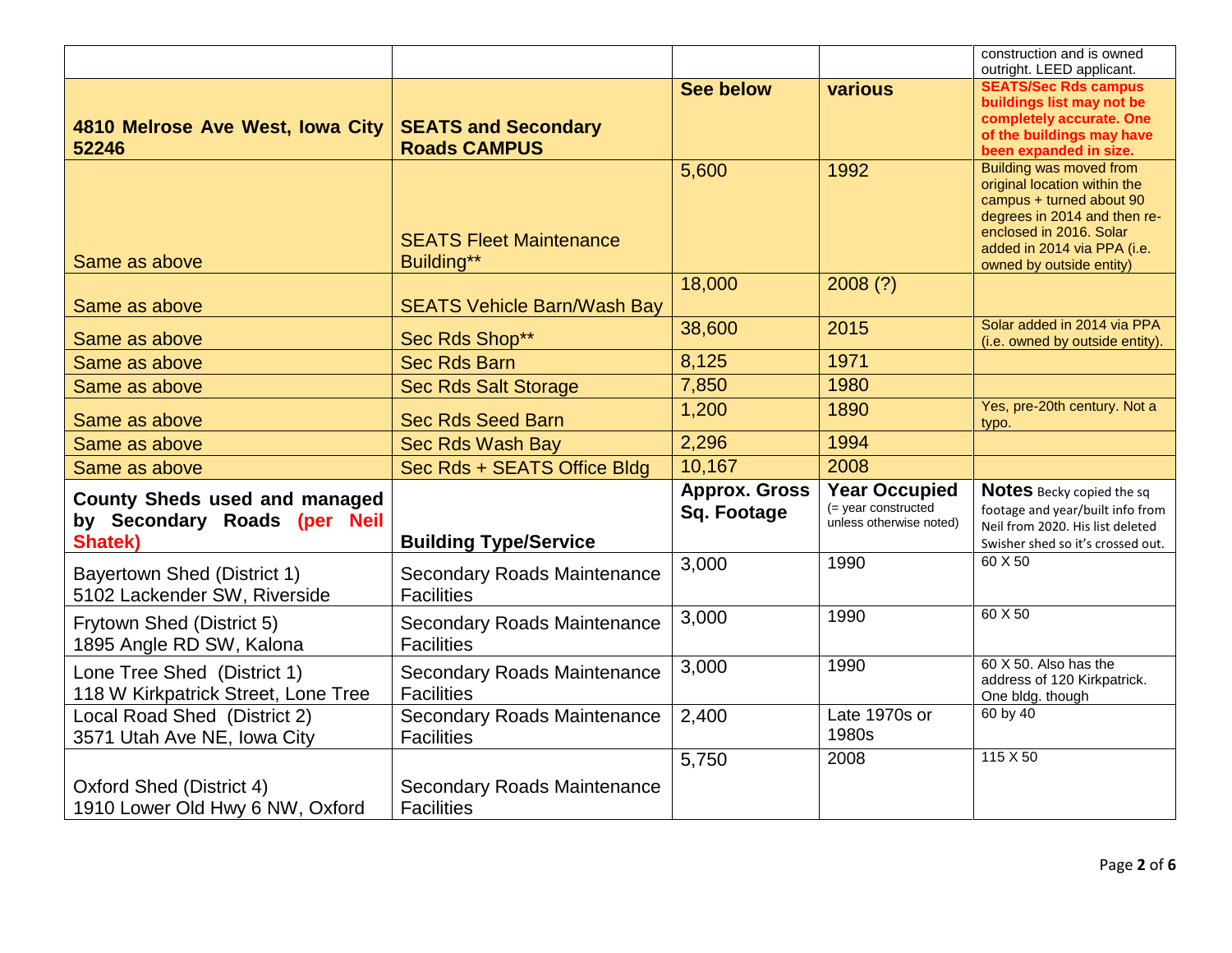| Shueyville Shed (District 3) 3341<br>120th Street NE   | Secondary Roads Maintenance<br><b>Facilities</b>                                          | 7,750                                                        | 2013                                                                      | 155 by 50                                                                                                                                                               |
|--------------------------------------------------------|-------------------------------------------------------------------------------------------|--------------------------------------------------------------|---------------------------------------------------------------------------|-------------------------------------------------------------------------------------------------------------------------------------------------------------------------|
| Solon Shed (District 3)<br>4486 Sutliff Road NE, Solon | Secondary Roads Maintenance<br><b>Facilities</b>                                          | 4,152                                                        | 1991; addition<br>built sometime<br>prior to 2003                         | Original: 60 by 50<br>Addition: 24 by 48                                                                                                                                |
| Swisher Shed<br>338 3rd Street, Swisher                | <b>Secondary Roads Maintenance</b><br><b>Facilities</b>                                   |                                                              |                                                                           | No longer a JC Shed.                                                                                                                                                    |
|                                                        |                                                                                           |                                                              |                                                                           |                                                                                                                                                                         |
| <b>Other Sites/Buildings</b>                           | <b>Building Type/Service</b>                                                              | <b>Approx. Gross</b><br>Sq. Footage                          | <b>Year Occupied</b><br>$($ = year constructed<br>unless otherwise noted) | <b>Notes</b>                                                                                                                                                            |
| 4811 Melrose Avenue West, Iowa City<br>52246           | <b>Johnson County Historic Poor</b><br>Farm (SIX STRUCTURES-<br>barns, sheds, greenhouse) | 13,767 total for<br>six structures<br>(most have no<br>HVAC) | Historic: 1910s<br>Others: 1975, 2019                                     | One of the six structures is<br>being replaced by a larger,<br>modern building with some<br><b>HVAC.</b> Other buildings<br>planned. Greenhouse is<br>sometimes heated. |
|                                                        |                                                                                           |                                                              |                                                                           |                                                                                                                                                                         |
| 4515 Melrose Ave West, Iowa City,<br>52246             | <b>Chatham Oaks</b>                                                                       | 3 floors -<br>110,856 sq. ft.<br>total.                      | 1963-1964                                                                 | This is a care facility that is<br>no longer at capacity.                                                                                                               |
|                                                        |                                                                                           |                                                              |                                                                           |                                                                                                                                                                         |
| <b>County-Owned</b><br><b>Apartments/Houses</b>        |                                                                                           |                                                              |                                                                           |                                                                                                                                                                         |
|                                                        |                                                                                           | 3,908 sf                                                     |                                                                           |                                                                                                                                                                         |
| 4 E Prentiss, Iowa City                                | Residence                                                                                 | 5 apartments                                                 |                                                                           |                                                                                                                                                                         |
| 514 S Capitol Street, Iowa City                        | Residence                                                                                 | 1,768 sf<br>2 apartments                                     |                                                                           |                                                                                                                                                                         |
|                                                        |                                                                                           | 1,939                                                        |                                                                           |                                                                                                                                                                         |
|                                                        |                                                                                           | 5 bedroom                                                    |                                                                           |                                                                                                                                                                         |
| 520 S Capitol Street, Iowa City                        | Residence                                                                                 | house                                                        |                                                                           |                                                                                                                                                                         |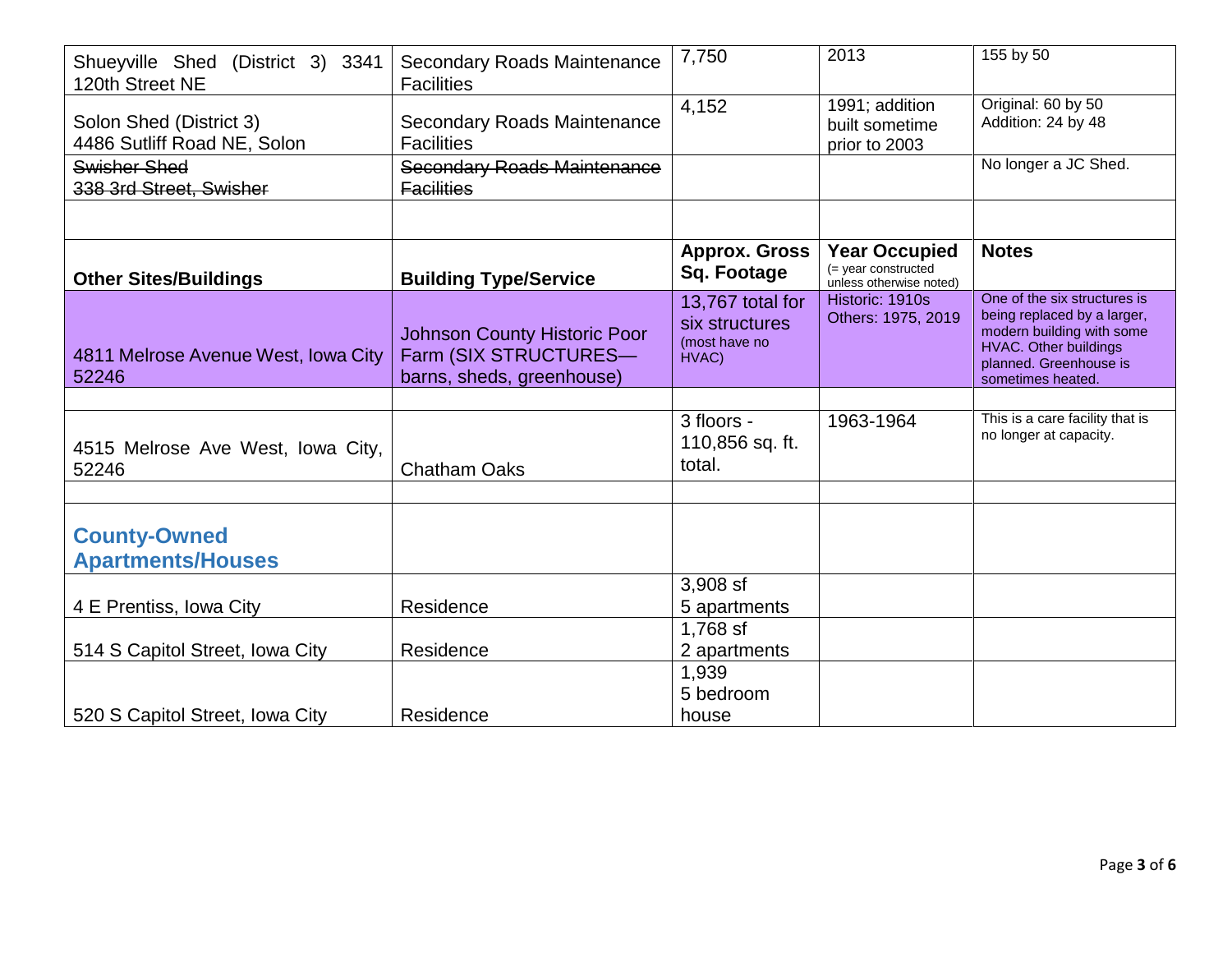| <b>Conservation Sites</b>                                                                                                                              | <b>Building Type/Service</b>                                  | <b>Approx. Gross</b><br><b>Sq. Footage</b> | <b>Year Occupied</b><br>(new construction<br>unless otherwise<br>noted) | <b>Notes</b>                         |
|--------------------------------------------------------------------------------------------------------------------------------------------------------|---------------------------------------------------------------|--------------------------------------------|-------------------------------------------------------------------------|--------------------------------------|
| F.W. Kent Park<br>2048 Hwy 6 NW, Oxford                                                                                                                | <b>Conservation Headquarters</b><br>and Maintenance Facility* | 4739                                       | 2009                                                                    | Roof-top solar is owned<br>outright. |
| <b>Conservation Education Center</b><br>2100 Hwy 6 NW, Oxford                                                                                          | <b>Conservation Education Center</b><br><b>Building</b>       | 3760                                       | 1998                                                                    |                                      |
| <b>Williams Prairie Preserve</b><br>2298 Black Hawk Avenue NW, Oxford                                                                                  | <b>Public Area</b>                                            |                                            |                                                                         |                                      |
| Boat Ramp and Fishing Pier<br>2080 Hwy 6 NW Oxford, IA                                                                                                 | <b>Public Area</b>                                            |                                            |                                                                         |                                      |
| <b>Walker Park</b><br>6078 Otter Creek Rd SE, Lone Tree                                                                                                | <b>Public Area</b>                                            |                                            |                                                                         |                                      |
| <b>Solon Prairie</b><br>713 E 5 <sup>th</sup> Street, Solon                                                                                            | <b>Public Area</b>                                            |                                            |                                                                         |                                      |
| <b>Cedar River Crossing (South Access)</b><br>5398 160th Street NE, Solon<br><b>Cedar River Crossing (North Access)</b><br>5473 Sutliff Road NE, Solon | <b>Public Area</b>                                            |                                            |                                                                         |                                      |
| <b>Scott Church Park</b><br>5409 American Legion Road SE, Iowa<br>City                                                                                 | <b>Public Area</b>                                            |                                            |                                                                         |                                      |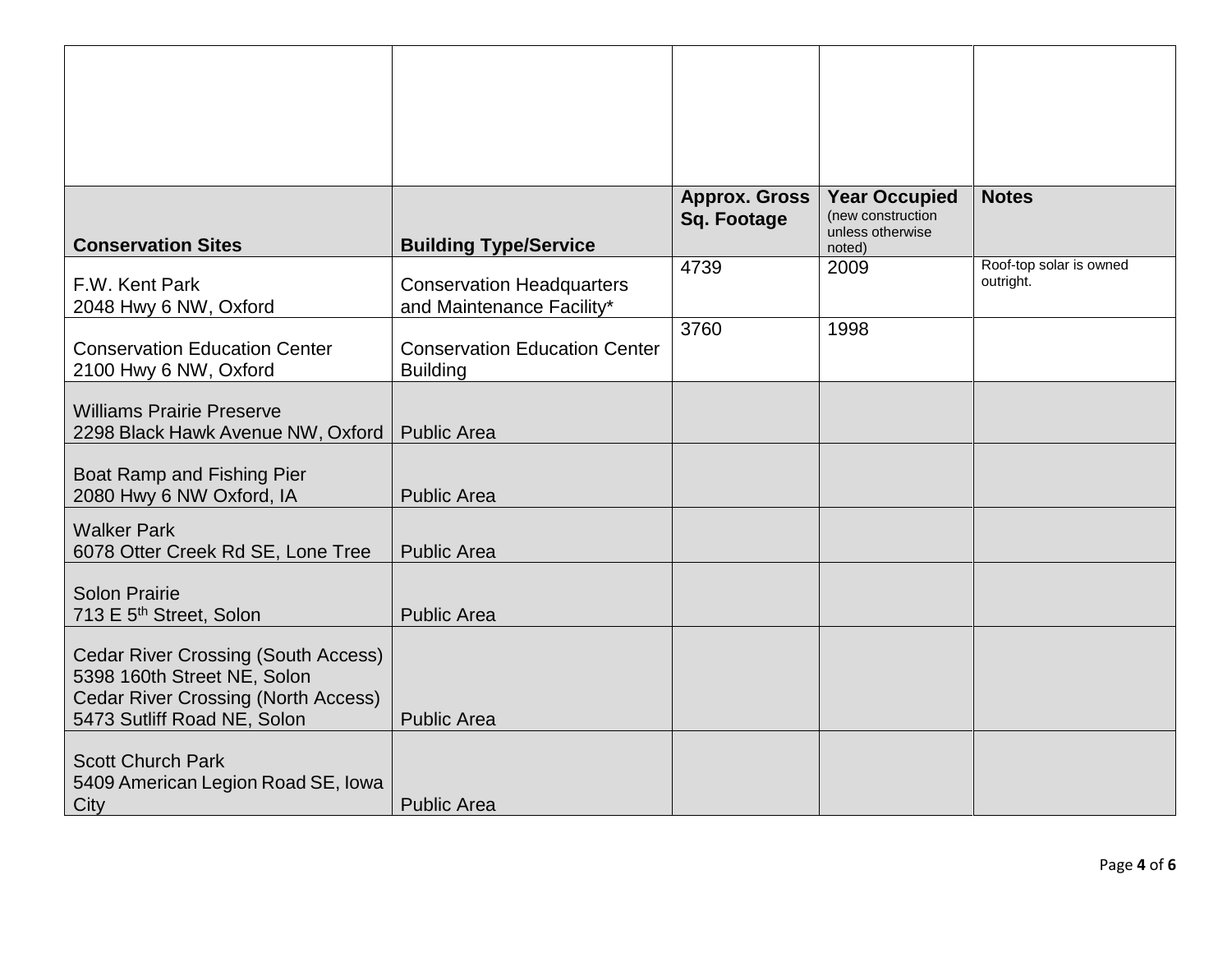| <b>Junction</b><br><b>River</b><br>Access<br>6051 River Jct. Road SE, Lone Tree | <b>Public Area</b>                       |                                  |                          |
|---------------------------------------------------------------------------------|------------------------------------------|----------------------------------|--------------------------|
| <b>Hills Access</b><br>4210 520 <sup>th</sup> St SE, Iowa City                  | <b>Public Area</b>                       |                                  |                          |
| <b>Frytown Conservation Area</b><br>2198 Angle Road SW, Kalona, IA              | <b>Public Area</b>                       |                                  |                          |
| Chia Fen<br>5656 145 <sup>th</sup> Street NE, Lisbon                            | <b>Public Area</b>                       |                                  |                          |
| <b>Clear Creek Area and Trail</b><br>3196 Half Moon Avenue NW, Tiffin           | <b>Public Area</b>                       |                                  |                          |
| Pechman Creek Delta (South Shop)<br>5875 Sand Road SE, Lone Tree                | Public Area / One building has<br>solar* |                                  | Solar is owned outright. |
| <b>Sutliff Bridge and Access</b><br>1293/1295 White Oak Avenue NE,<br>Lisbon    | <b>Public Area</b>                       |                                  |                          |
| <b>North Shop</b><br>5438 Sutliff Road NE<br>Solon, IA 52333                    |                                          |                                  |                          |
| <b>County Trails</b>                                                            | <b>Distance</b>                          | Year<br>constructed, if<br>known |                          |
| Additional info at https://www.johnsoncountyiowa.gov/conservation/paved-trails  |                                          |                                  |                          |
| Iowa River Trail (aka Dubuque Street                                            |                                          |                                  |                          |
| Trail) From the Iowa River north to                                             |                                          |                                  |                          |
| 275 <sup>th</sup> Street NE                                                     | 3.3 miles                                |                                  |                          |
| <b>Clear Creek Trail</b>                                                        | 1.3 miles                                |                                  |                          |